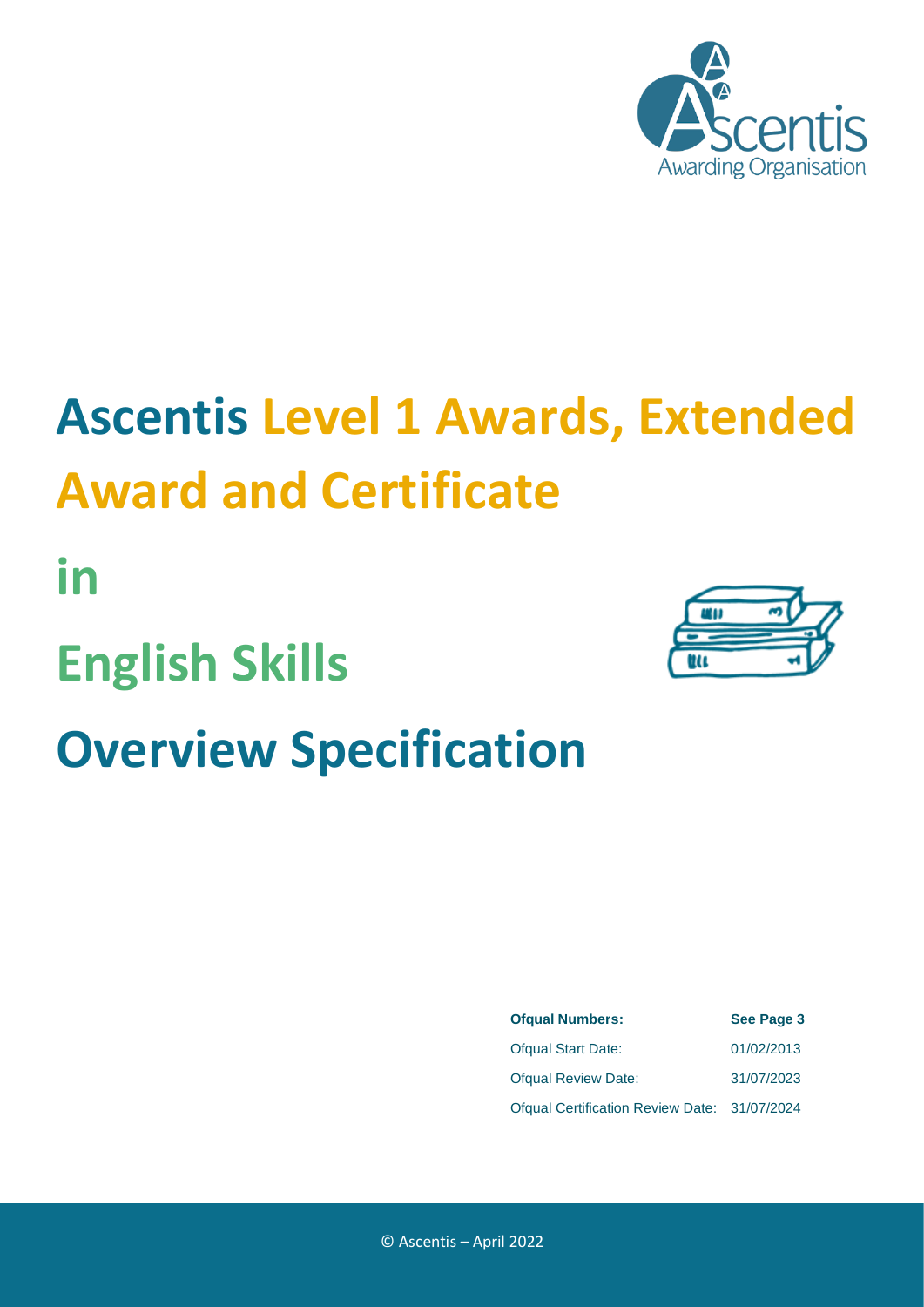## **Qualification Overview**

This Level 1 suite of Awards in aspects of English is aimed at adults and young people who wish to improve their English. The Awards are intended to aid progression, either to further study through English Functional Skills or GCSE English qualifications. The individual stand-alone units have been mapped to the Adult Literacy Core Curriculum. A Level 1 Certificate in English Skills is also available. This is suitable for those who wish to improve all aspects of their English.

There are several features of these qualifications that make them very appropriate for their target learners:

- Small award-sized qualifications are available as well as the unit certificates
- Units are relatively short, each of 20/30 guided learning hours bite-sized learning
- They can be delivered either as classroom-based courses or as a blended learning programme
- They are assessed by completion of Ascentis-designed assessments no portfolio of evidence required
- Verification and certification can be offered throughout the year, allowing maximum flexibility for centres

#### **Aims**

The aims of the suite of qualifications are to enable learners:

- To gain underpinning grammar, punctuation and spelling skills
- To develop their reading and/or writing skills
- To improve their communication skills in speaking, receiving and responding to information
- To prepare for completion of the Functional Skills in English at Level 2 or GCSE English
- To develop the skills required to move into the world of work or work-based learning

#### **Target Group**

These qualifications are aimed at a range of learners, including:

- Adults who wish to develop and demonstrate their skills in English
- Young people aged 14–19 who wish to develop and demonstrate their skills in some aspects of the English language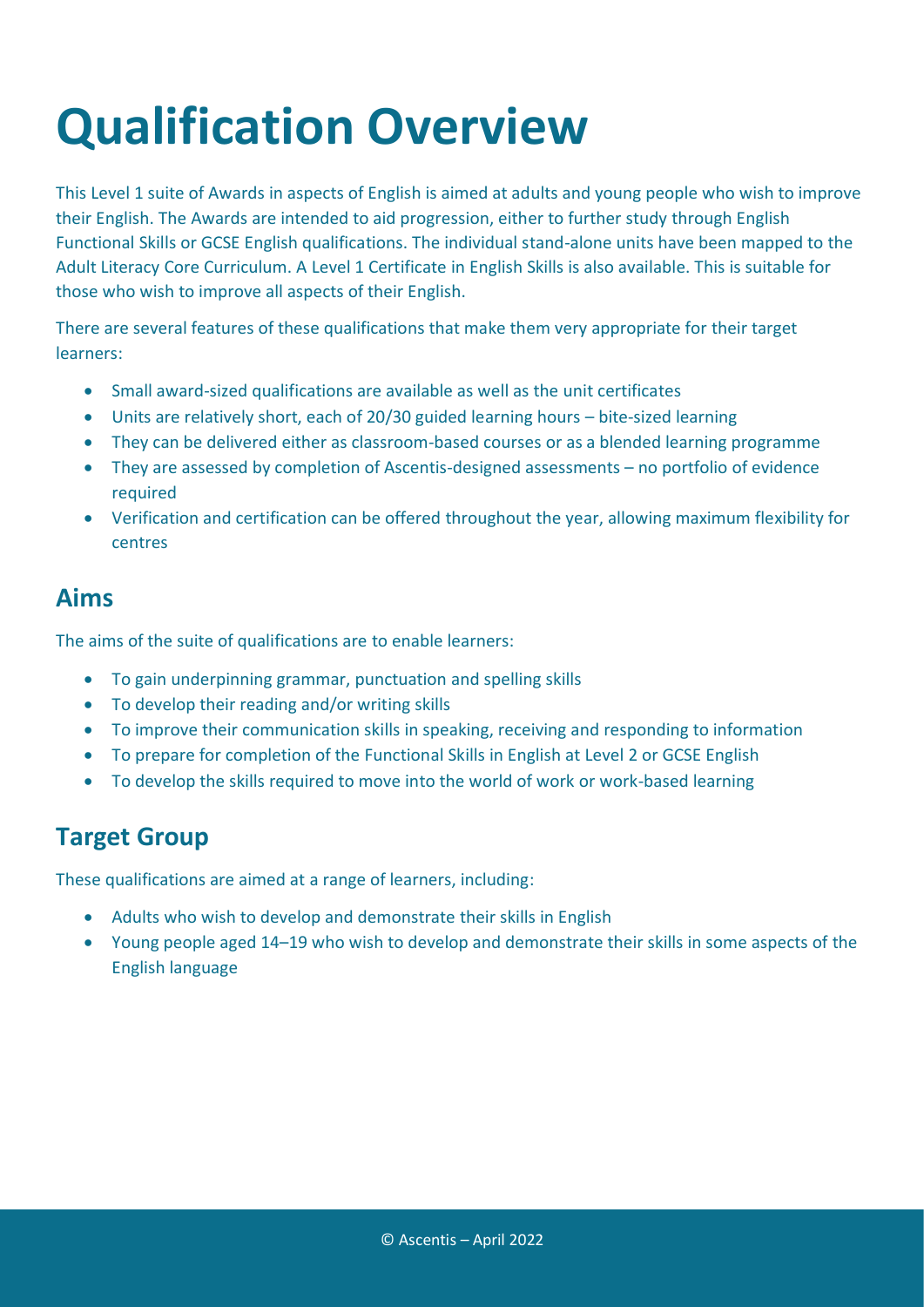### **Regulation Codes**

Ofqual Qualification Numbers:

- Ascentis Level 1 Award in English Skills: 601/3857/9
- Ascentis Level 1 Extended Award in English Skills: 601/3856/7
- Ascentis Level 1 Award in English Reading: 600/7688/4
- Ascentis Level 1 Award in English Writing: 600/7703/7
- Ascentis Level 1 Certificate in English Skills: 600/8181/8
- Ascentis Level 1 Award in English Grammar & Punctuation: 600/7792/X
- Ascentis Level 1 Award in English Receiving & Responding to Information: 600/7702/5
- Ascentis Level 1 Award in English Speaking: 600/7687/2
- Ascentis Level 1 Award in English Spelling: 600/7899/6

#### **Assessment Method**

Each unit is assessed through an assessment to be taken under supervised conditions. Guide times are provided for each assessment. The assessment is internally assessed and verified by the centre and then externally verified by Ascentis.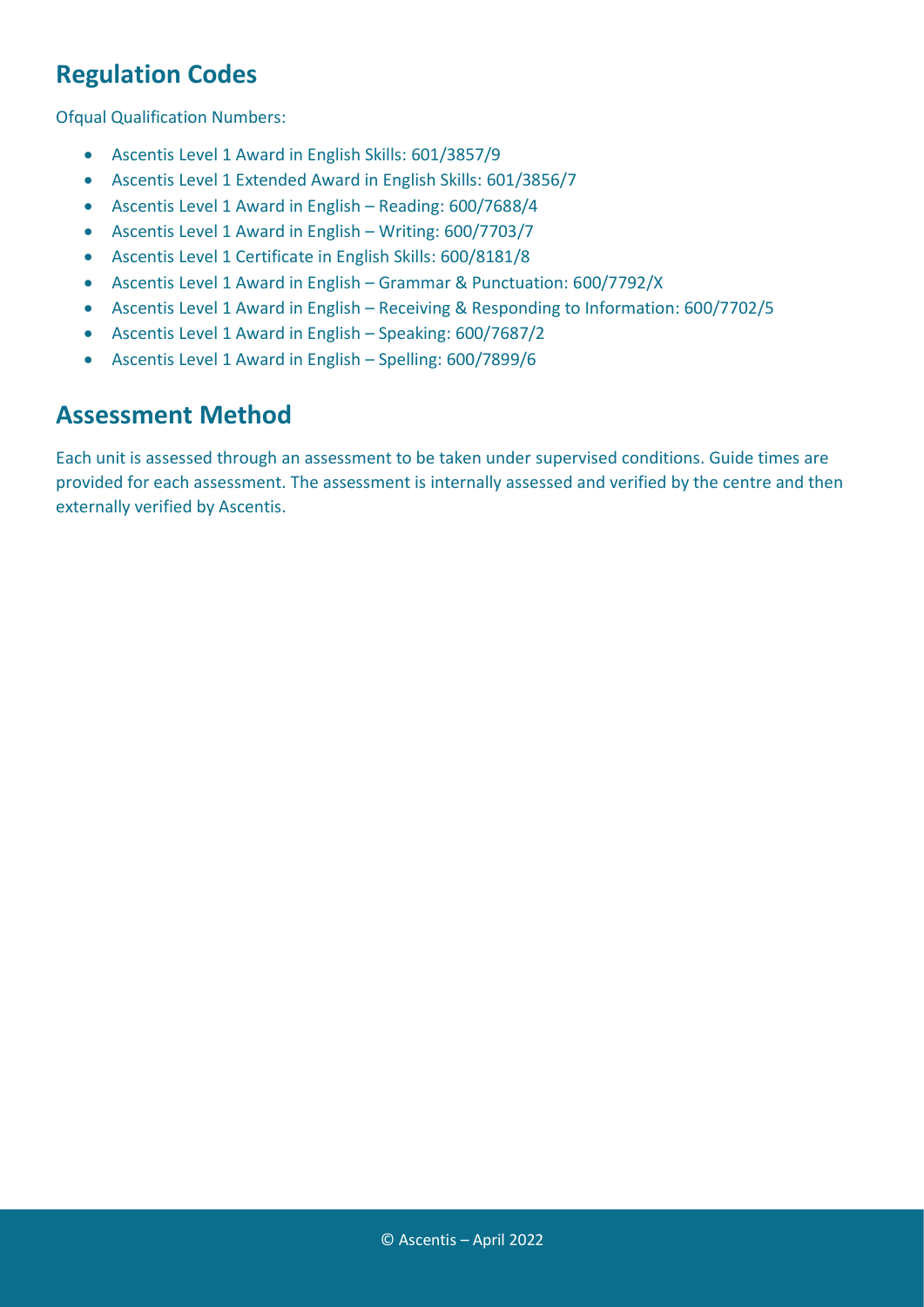## **Rule of Combination**

Learners must complete one unit for each Award in Reading and Writing. Learners may achieve a 4-credit Award or a 6-credit Extended Award by combining any of the units below. Certification is given for achieving a pass in the Ascentis-designed assessments.

Learners who achieve all 6 units may choose to claim a Level 1 Certificate in English Skills.

| Ascentis Level 1 Award in English – Reading |              |                     |            |                 |
|---------------------------------------------|--------------|---------------------|------------|-----------------|
| <b>Title</b>                                | <b>Level</b> | <b>Credit Value</b> | <b>GLH</b> | <b>Unit ref</b> |
| Reading                                     |              |                     | 30         | H/504/5757      |

| <b>Ascentis Level 1 Award in English - Writing</b> |              |                     |            |            |
|----------------------------------------------------|--------------|---------------------|------------|------------|
| <b>Title</b>                                       | <b>Level</b> | <b>Credit Value</b> | <b>GLH</b> | Unit ref   |
| <b>Writing</b>                                     |              |                     | 30         | H/504/5760 |

| <b>Ascentis Level 1 Award in English Skills</b>           |              |                     |            |                           |
|-----------------------------------------------------------|--------------|---------------------|------------|---------------------------|
|                                                           |              |                     |            | Minimum credits: 4        |
|                                                           |              |                     |            | <b>Maximum credits: 5</b> |
| Learners may choose 2 optional units from the units below |              |                     |            |                           |
| <b>Title</b>                                              | <b>Level</b> | <b>Credit Value</b> | <b>GLH</b> | <b>Unit ref</b>           |
| <b>Spelling</b>                                           | 1            | 2                   | 20         | K/504/6568                |
| <b>Grammar and Punctuation</b>                            | 1            | $\overline{2}$      | 20         | J/504/5752                |
| <b>Reading</b>                                            | 1            | 3                   | 30         | H/504/5757                |
| <b>Writing</b>                                            | 1            | 3                   | 30         | H/504/5760                |
| Receiving and Responding to Information                   |              | C.                  | 20         | M/504/5776                |
| <b>Speaking</b>                                           | 1            | C                   | 20         | D/504/5773                |

Minimum credits: 6

Maximum credits: 12

| Learners may choose 3 optional units from the units below |              |                     |            |                 |
|-----------------------------------------------------------|--------------|---------------------|------------|-----------------|
| <b>Title</b>                                              | <b>Level</b> | <b>Credit Value</b> | <b>GLH</b> | <b>Unit ref</b> |
| <b>Spelling</b>                                           |              |                     | 20         | K/504/6568      |
| <b>Grammar and Punctuation</b>                            |              |                     | 20         | J/504/5752      |
| <b>Reading</b>                                            |              |                     | 30         | H/504/5757      |
| <b>Writing</b>                                            |              |                     | 30         | H/504/5760      |
| Receiving and Responding to Information                   |              |                     | 20         | M/504/5776      |
| <b>Speaking</b>                                           |              |                     | 20         | D/504/5773      |